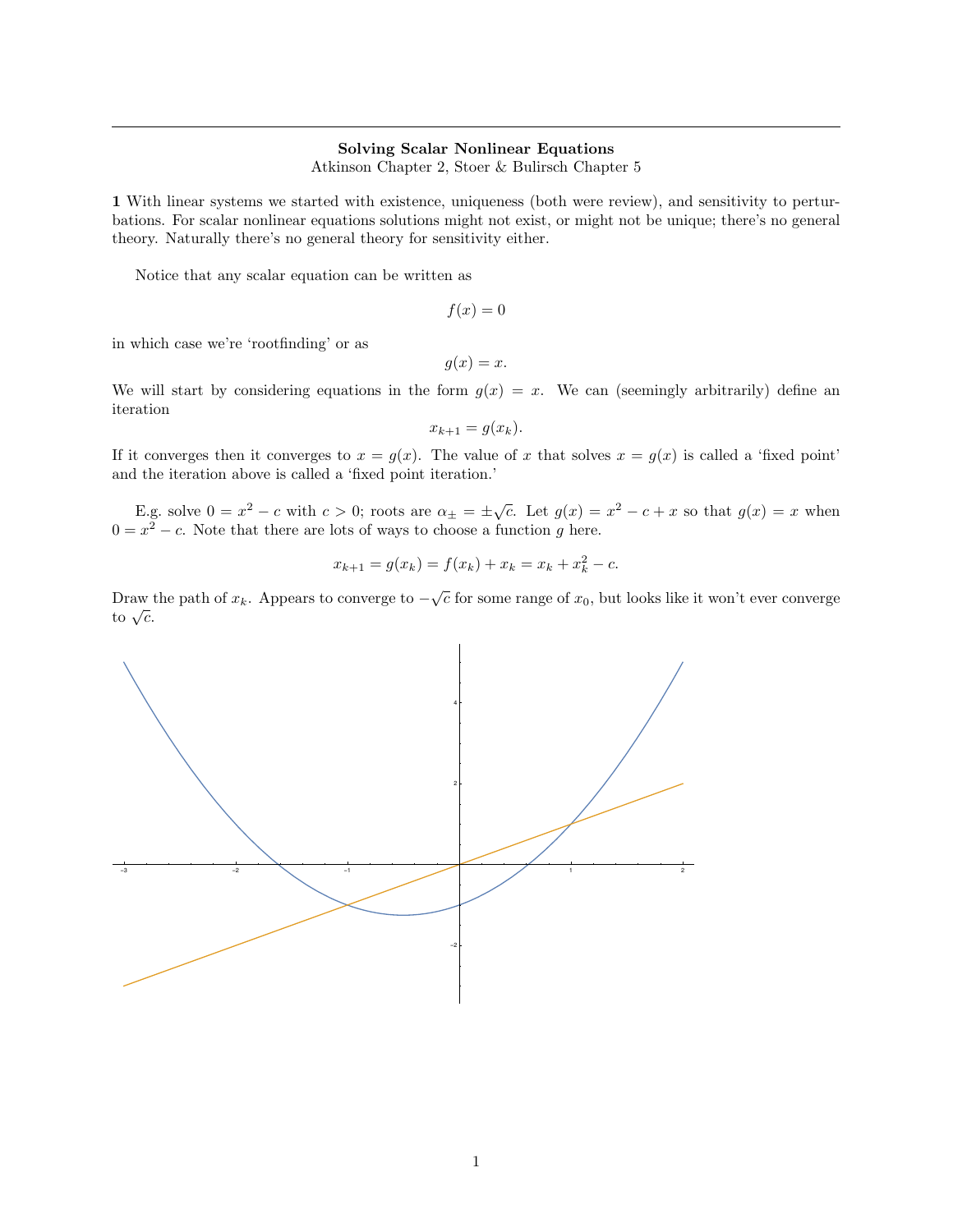For this same nonlinear equation we could use  $g(x) = c/x$ ; the solutions  $g(x) = x$  are  $\pm \sqrt{c}$ . Draw the path of  $x_k$ . Appears to converge to both roots if you start close enough.



2 (Atkinson §2.5) How can we *rigorously* analyze the behavior of the iteration? We will find that (i) if the initial condition is 'close enough' to a solution, and (ii) if the function g is 'nice enough' near the solution, then the iteration will converge.

Close Enough First we find an interval with the property that the iteration remains within the interval for all time, i.e. an interval [a, b] that  $g(x)$  maps into itself:  $a \leq g(x) \leq b$  for all  $a \leq x \leq b$ . E.g. for  $g(x) = c/x$ the interval [c, 1] maps to itself (or [1, c] if  $c > 1$ ). This guarantees that the iteration will remain in this interval for all k (if started in the interval). Of course the interval isn't useful to us unless it contains a solution, but we have the following result:

**Lemma:** (Atkinson 2.4) If  $g(x)$  is continuous on [a, b] and  $a \leq g(x) \leq b$  for  $x \in [a, b]$  then there is at least one solution to  $g(x) = x$  in [a, b].

The proof considers that  $g(x) - x$  is continuous on [a, b]. By assumption  $a \leq g(a) \Rightarrow g(a) - a \geq 0$  and  $g(b) \leq b \Rightarrow g(b) - b \leq 0$ . By the IVT there must be at least one zero of  $g(x) - x$  in the interval.

Nice Enough We've already assumed  $g$  is continuous on the interval in question. For convergence we need something a little stronger: Lipschitz continuous with constant less than 1:

$$
\exists 0 < \lambda < 1 \; : \; |g(x) - g(y)| < \lambda |x - y| \quad \forall x, y \in [a, b]
$$

(Lipschitz continuity is  $|g(x) - g(y)| \le K|x - y|$ . The condition above is slightly stronger than Lipschitz continuity.)

**Lemma:** (Atkinson 2.5) If g satisfies the Lipschitz condition above and  $a \leq g(x) \leq b$  for  $x \in [a, b]$  then (i)  $x = g(x)$  has a unique solution  $\alpha$  in [a, b] and (ii) the iteration will converge to  $\alpha$  for any initial condition in the interval.[1](#page-1-0)

<span id="page-1-0"></span><sup>&</sup>lt;sup>1</sup>For those who care, this is a specific example of the more general Banach fixed-point theorem. We don't prove the fully general theorem here, we just do a very specific 1D version of it.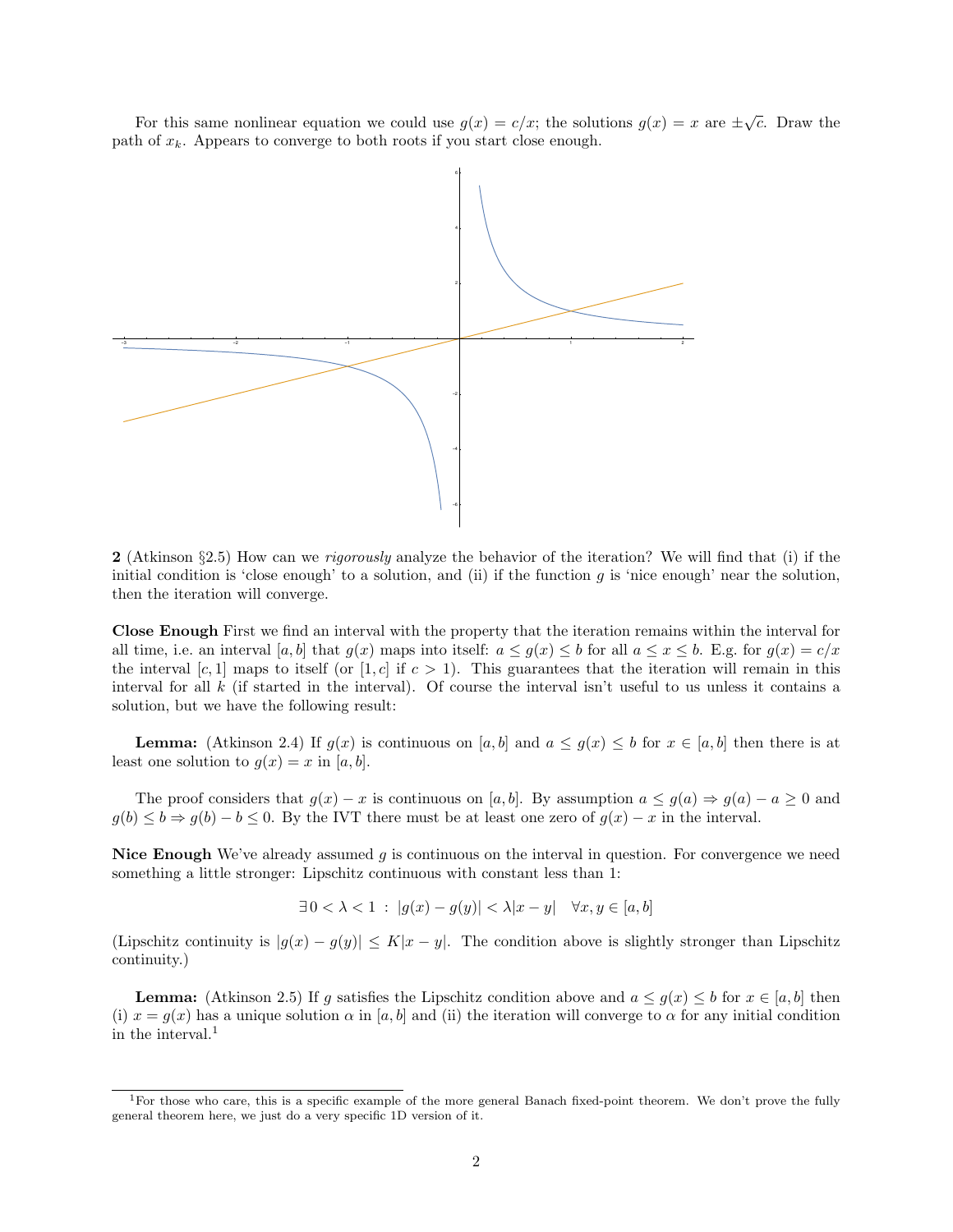Proof:

(i) Suppose there are two solutions  $\alpha = g(\alpha)$ ,  $\beta = g(\beta)$ . Plug  $x = \alpha$ ,  $y = \beta$  into the assumption and simplify:

$$
|g(\alpha) - g(\beta)| = |\alpha - \beta| < \lambda |\alpha - \beta|
$$

if  $\alpha \neq \beta$  then this implies  $\lambda > 1$ , a contradiction. (Reductio ad absurdum)

(ii) Plug in  $x = \alpha$  and  $y = x_k$ :

$$
|g(\alpha) - g(x_k)| = |\alpha - x_{k+1}| < \lambda |\alpha - x_k|.
$$

By induction,  $|e_k| < \lambda^k |e_0|$ , so it must converge.

In summary, if g has certain properties ('nice enough') and  $x_0$  starts 'close enough' (how close is close enough depends on the function  $g$ ) then the iteration will converge to the fixed point.

3 The above lemmas give sufficient conditions for the existence of a solution and for convergence to that solution. But the conditions are not always easy to check; in particular it can be hard to find an interval that maps to itself. It turns out that we can assume something a little stronger and easier to check.

**Theorem** (Atkinson 2.7) If  $q(x)$  is continuously differentiable in a neighborhood of the fixed point  $\alpha$  and  $|g'(\alpha)| < 1$  then there is some  $\epsilon > 0$  such that the iteration will converge for all  $x_0 \in [\alpha - \epsilon, \alpha + \epsilon].$ 

Proof: If  $|g'(\alpha)| < 1$  then by continuity of g' there is some  $\epsilon > 0$  such that  $|g'| \leq \lambda < 1$  for all  $x \in [\alpha - \epsilon, \alpha + \epsilon]$ . Now suppose that we have an initial guess in this interval. Then

$$
\alpha - x_1 = g(\alpha) - g(x_0) = g'(\xi_0)(\alpha - x_0)
$$

which is basically Taylor's theorem, aka the mean value theorem. The number  $\xi_0$  is between  $\alpha$  and  $x_0$ . Taking absolute values and using  $|g'| \leq \lambda$  we have

$$
|\alpha - x_1| \le \lambda |\alpha - x_0| \le \epsilon
$$

where the last inequality uses  $|\alpha - x_0| < \epsilon$ . So we know that if we start within the interval then we'll stay in the interval for all  $k$ . Furthermore, repeated application of the same argument as above implies

$$
|\alpha - x_k| \le \lambda^k |\alpha - x_0|.
$$

The fact that  $\lambda < 1$  implies that  $\lim |\alpha - x_k| = 0$ , i.e. the iteration converges.

If we don't know whether a solution exists at all, then we have to fall back on lemma 2.4: find an interval that maps to itself and where  $g$  is continuous. Usually you know the solution exists and you just want to know whether the iteration will converge for 'close-enough' initial conditions. Theorem 2.7 answers this question.

It's worth noting that the condition in Theorem 2.7 is not necessary-and-sufficient. In particular, if  $|g'(\alpha)| = 1$  you might still be able to get convergence.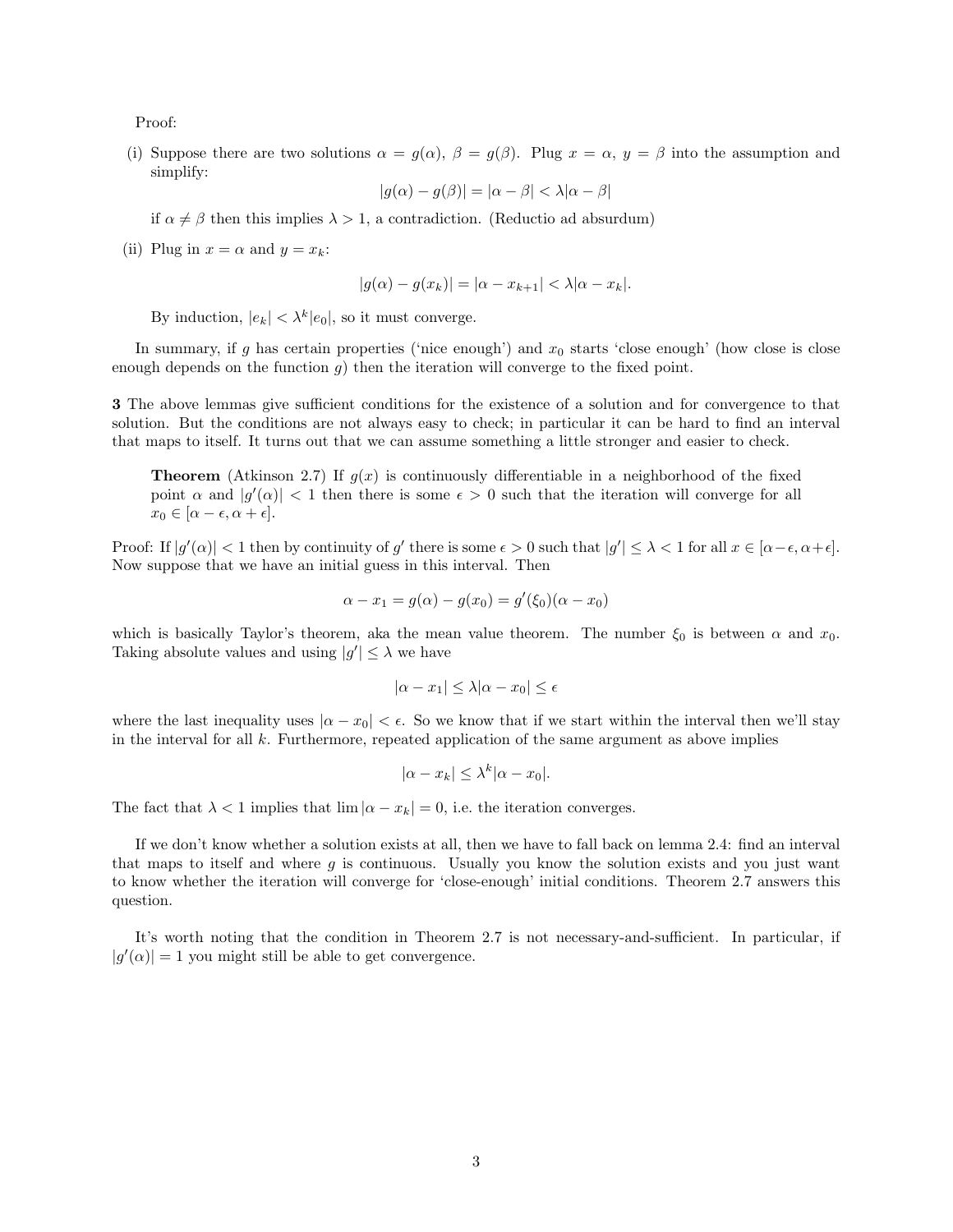4 Rate of Convergence. Supposing again that g is continuously-differentiable and satisfies the conditions for convergence with fixed point  $x = \alpha$ . Taylor's formula says

$$
\alpha - x_{k+1} = g(\alpha) - g(x_k) = g'(\xi_k)(\alpha - x_k)
$$

for some  $\xi_k$  between  $\alpha$  and  $x_k$ . Take absolute values, divide, and take the limit:

$$
\lim_{k \to \infty} \left| \frac{\alpha - x_{k+1}}{\alpha - x_k} \right| = \lim_{k \to \infty} |g'(\xi_k)| = |g'(\alpha)|.
$$

So for continuously-differentiable g, the rate of convergence is 'linear' unless  $g'(\alpha) = 0$ .

If  $g'(\alpha) = 0$  then the iteration will converge (since  $0 < 1$ ), but how fast? In the above analysis just use a higher-order Taylor expansion.

**Theorem** (Atkinson 2.8) Assume that  $q$  is  $p$  times continuously differentiable at the fixed point  $\alpha$ , and that  $g'(\alpha) = \ldots = g^{(p-1)}(\alpha) = 0$  but  $g^{(p)}(\alpha) \neq 0$ . Then the iteration converges and there is some  $\lambda \neq 0$  such that

$$
\lim_{k \to \infty} \frac{|\text{error}_{k+1}|}{|\text{error}_k|^p} = \lambda.
$$

**Comment** 'Linear convergence' means that the error goes to zero exponentially fast with increasing  $k$ :

 $|\text{error}_k| \leq \lambda^k |\text{error}_0|$  for some  $0 < \lambda < 1$ .

'Quadratic convergence' is  $p = 2$  in Theorem 2.8; it would look like

$$
|\text{error}_{k+1}| \le \lambda |\text{error}_k|^2
$$

which is faster than exponential as a function of  $k$ .

5 Convergence rates & computational cost. Suppose that you have a linearly converging method; then for large  $k$  the error is

$$
|e_k| \approx \lambda |e_{k-1}|
$$

for some  $0 < \lambda < 1$ . Suppose that at step  $k - 1 = 999$  the error is  $|e_{k-1}| \approx 10^{-5}$ ; then at step  $k = 1000$ the error is  $|e_k| \approx \lambda \times 10^{-5}$ . How many steps to increase your accuracy by one digit to  $\approx 10^{-6}$ ? It takes  $k \approx \log(10)/\log(\lambda)$  steps. For a linearly converging method in the asymptotic regime, the number of correct digits increases linearly with the number of steps.

Suppose that you have a quadratically converging method; then for large  $k$  the error is

$$
|e_k| \approx \lambda |e_{k-1}|^2
$$

for some  $0 < \lambda$ . Suppose that at step  $k - 1 = 999$  the error is  $|e_{k-1}| \approx 10^{-5}$ ; then at step  $k = 1000$  the error is  $|e_k| \approx \lambda \times 10^{-10}$ . I.e. you approximately double the number of digits at each step. (If  $\lambda = 10$  then the number of digits at step k is twice what it was at step  $k-1$ , minus one digit.) For a quadratically converging method in the asymptotic regime, the number of correct digits increases exponentially (e.g. as  $2^k$ ) with the number of steps.

Clearly higher-order methods converge a lot faster, but you should always consider the cost of a single step. If a single step of the higher-order method is ten times as expensive than the linear method, then the linear method might still be a better choice. There is always some number  $K$  such that the quadratic method is more accurate than the linear method for  $k > K$ , but there's also always a finite precision (e.g. 16) digits in double precision). The real question is how much work it takes to get to the desired precision, and sometimes a linear method could be better than a quadratic method by this metric.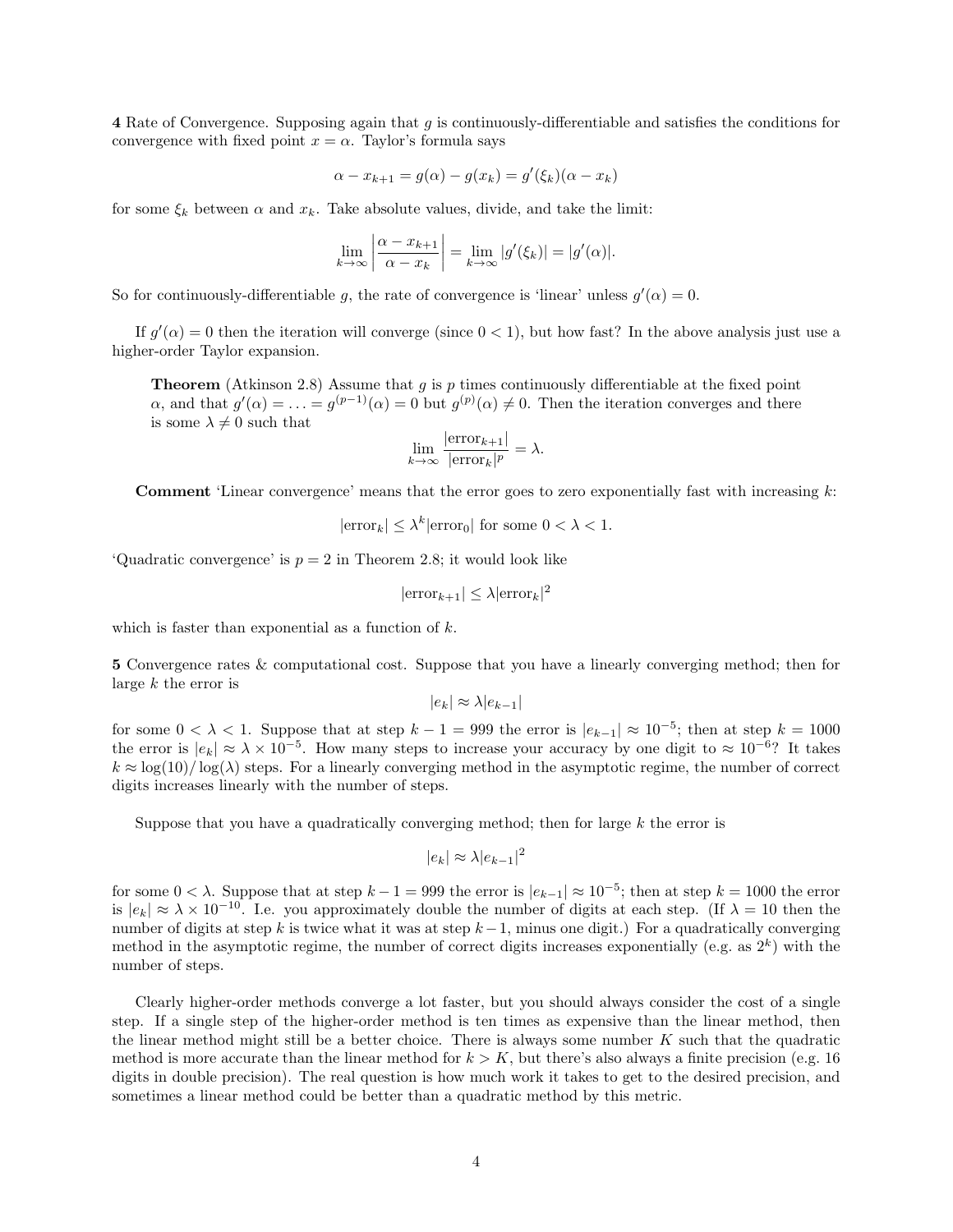6 Aitken extrapolation. (Atkinson §2.6) Assume we have a linearly-converging fixed-point iteration with continuously-differentiable g

$$
\lim_{k \to \infty} x_k = \alpha, \ \ 0 < |g'(\alpha)| < 1.
$$

If we can get an estimate of the error, then we could add the error to the current iterate to produce a better guess. We don't have access to the error, but we have access to  $x_k - x_{k-1}$ . So, consider

$$
\alpha - x_k = \alpha - x_{k-1} - (x_k - x_{k-1}).
$$

The error formula says

$$
\alpha - x_k = g'(\xi_{k-1})(\alpha - x_{k-1}).
$$

If we're close to the root then  $g'(\xi_{k-1}) \approx g'(\alpha)$ , so

$$
\alpha - x_k \approx g'(\alpha)(\alpha - x_{k-1}).
$$

Plug this in above:

$$
\alpha - x_k \approx \frac{\alpha - x_k}{g'(\alpha)} - (x_k - x_{k-1}).
$$

Solve for the error

$$
\alpha - x_k \approx \frac{g'(\alpha)}{1 - g'(\alpha)} (x_k - x_{k-1}).
$$

If you have an estimate for  $g'(\alpha)$ , then you can get an improved guess for the solution by adding your estimate of the error

$$
\hat{x}_k = x_k + \frac{g'(\alpha)}{1 - g'(\alpha)}(x_k - x_{k-1}).
$$

We can estimate  $|g'(\alpha)|$  as follows

$$
\lambda_k=\frac{x_k-x_{k-1}}{x_{k-1}-x_{k-2}}, k\geq 2
$$

Re-arrange

$$
\lambda_k = \frac{\alpha - x_{k-1} - (\alpha - x_k)}{(\alpha - x_{k-2}) - (\alpha - x_{k-1})}
$$

Use

$$
\alpha - x_k = g'(\xi_k)(\alpha - x_{k-1}), \ \alpha - x_{k-2} = \frac{\alpha - x_{k-1}}{g'(\xi_{k-2})}
$$

to get an expression involving only  $\alpha - x_{k-1}$ 

$$
\lambda_k = \frac{\alpha - x_{k-1} - g'(\xi_{k-1})(\alpha - x_{k-1})}{(\alpha - x_{k-1})/g'(\xi_{k-2}) - (\alpha - x_{k-1})}
$$

Now divide out  $\alpha - x_{k-1}$ 

$$
\lambda_k = \frac{1 - g'(\xi_{k-1})}{1/g'(\xi_{k-2}) - 1}
$$

Now take the limit and recall our assumption that the sequence is converging

$$
\lim_{k \to \infty} \lambda_k = \frac{1 - g'(\alpha)}{1/g'(\alpha) - 1} = g'(\alpha).
$$

This implies

$$
\lambda_k \approx g'(\alpha) \text{ for large } k.
$$

**7** Aitken extrapolation. Review: If you have an estimate for  $g'(\alpha)$ , then you can get an improved guess for the solution by adding your estimate of the error

$$
\hat{x}_k = x_k + \frac{g'(\alpha)}{1 - g'(\alpha)}(x_k - x_{k-1}).
$$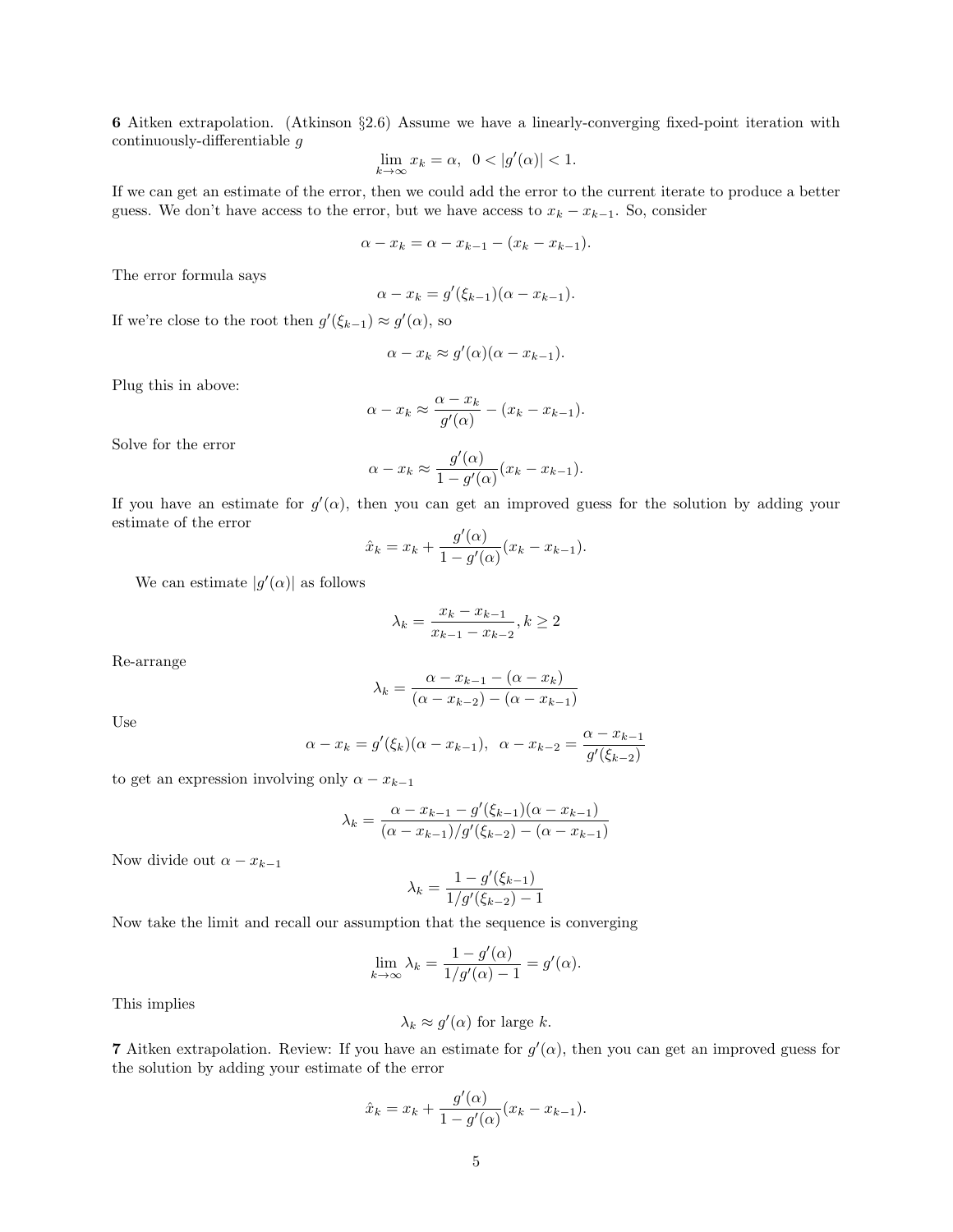We can estimate  $g'(\alpha)$  as follows

$$
\lambda_k = \frac{x_k - x_{k-1}}{x_{k-1} - x_{k-2}}, k \ge 2
$$

We showed above that

$$
\lambda_k \approx g'(\alpha) \text{ for large } k.
$$

Aitken's method first computes  $\{x_k\}$  using the fixed-point iteration, then computes

$$
\hat{x}_k = x_k + \frac{\lambda_k}{1 - \lambda_k} (x_x - x_{k-1}).
$$

This is not too useful since you might as well just compute the last iteration, not the whole sequence. Steffensen instead suggested the following iteration:

- (0) Run your fixed-point method until it looks like it's starting to converge. Then set the three most recent estimates to  $x_2$ ,  $x_1$ , and  $x_0$ . This is the initial condition for Aitken extrapolation.
- (1) Set  $x_3 = x_2 + \frac{\lambda_2}{1 \lambda_2}(x_2 x_1)$
- (2) Set replace  $x_0$  with  $x_3$ , then compute new  $x_1, x_2$  using the fixed point iteration.
- (3) Return to (1) (until convergence)

This doesn't look like a fixed-point iteration any more, but it can be written that way. First simplify a bit:

$$
\hat{x}_k = x_k - \frac{(x_k - x_{k-1})^2}{(x_k - x_{k-1}) - (x_{k-1} - x_{k-2})}.
$$
\n(2.6.8)

We want to write  $\hat{x}_k = x_{k+1}$ . Use  $x_{k-1} = g(x_{k-2})$  and  $x_k = g(x_{k-1}) = g(g(x_{k-2}))$  to write the RHS above as a function of  $x_{k-2}$ :

$$
\hat{x}_k = g(g(x_{k-2})) - \frac{(g(g(x_{k-2})) - g(x_{k-2}))^2}{(g(g(x_{k-2})) - g(x_{k-2})) - (g(x_{k-2}) - x_{k-2})} = \frac{xg(g(x)) - g(x)^2}{g(g(x)) - 2g(x) + x} = G(x_{k-2}).
$$

So this new method is equivalent to a fixed-point iteration of the form

$$
x_{j+1} = G(x_j).
$$

It can be shown that if the original iteration converges with order  $p > 1$  then the updated method converges with order  $2p - 1$ . If the original method is linear  $(p = 1)$ , then the updated method is at least of order 2. (Stoer & Bulirsh, Theorem 5.10.13.)

8 Return to  $f(x) = 0$ . Suppose you know that  $f(x)$  is continuous on [a, b] and  $f(a)f(b) < 0$ . Then there must be a root somewhere in  $(a, b)$ . The 'bisection' method computes  $f((a + b)/2)$ . If it is the same sign as  $f(a)$  then there must be a root in the right half of the interval, and vice versa. Bisection iterates this process to convergence. The size of the region containing the root decreases by a factor of 2 at each step.

**9**  $f(x) = 0$ . Newton's method produces a local linear approximation to f at  $x_k$ , then finds the root of this local linear approximation and sets that equal to  $x_{k+1}$ . The local linear approximation is

$$
f(x) \approx L(x) = f(x_k) + f'(x_k)(x - x_k).
$$

Setting  $L(x) = 0$  and letting the solution be  $x_{k+1}$  yields

$$
x_{k+1} = x_k - \frac{f(x_k)}{f'(x_k)}.
$$

This is a fixed-point iteration with

$$
g(x) = x - \frac{f(x)}{f'(x)}.
$$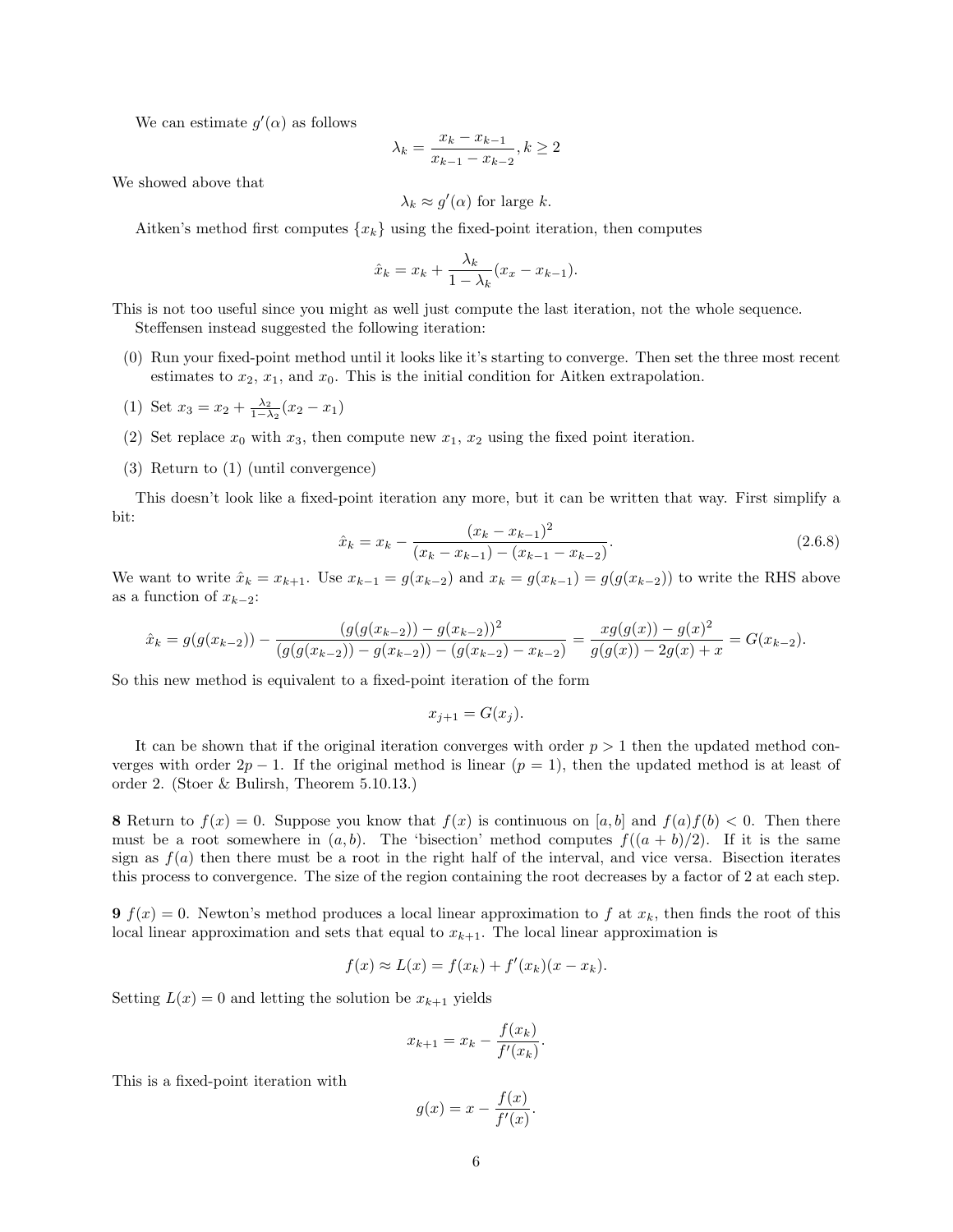First ask whether fixed points of  $q$  are actually roots of  $f$ :

$$
g(x) = x \Rightarrow \frac{f(x)}{f'(x)} = 0 \Rightarrow f(x) = 0.
$$

OK, now assume that  $g$  is continuously-differentiable at the fixed point. This assumes that  $f$  is twicecontinuously-differentiable. Then

$$
g'(x) = 1 - 1 + \frac{f(x)f''(x)}{(f'(x))^2}.
$$

If  $f' \neq 0$  at the fixed point then  $g' = 0$  and convergence is faster than linear. To find out how fast, take another derivative (now assuming  $f^{(3)}$  is continuous!):

$$
g''(x) = \frac{(f'(x))^2 f''(x) + f(x)f'(x)f^{(3)}(x) - 2f(x)(f''(x))^2}{(f'(x))^3} \to \frac{f''(x)}{f'(x)}.
$$

Assuming that  $f'' \neq 0$  at the fixed point, convergence will be quadratic. If  $f'' = 0$  then we might have faster than quadratic convergence.

10 Suppose that  $f' = 0$  at the fixed point but  $f'' \neq 0$ . Then to evaluate g' at the fixed point we use could use L'Hopital's rule and find

$$
g'(\alpha) = \frac{1}{2}.
$$

So for a 'double' root, Newton's method still converges, but linearly rather than quadratically. If  $f' = f'' = 0$ but  $f'' \neq 0$  at the fixed point you can keep using L'Hopital's rule, but there's an easier way.

A root of order p of a smooth function f is a number  $\alpha$  such that

$$
f(x) = (x - \alpha)^p h(x), \ \ h(\alpha) \neq 0.
$$

At a root of order  $p$ ,

$$
f^{(k)}(\alpha) = 0, \ k = 1, \ldots, p - 1.
$$

Plug this into the expression for  $g'(x)$  and simplify:

$$
g'(x) = \frac{f(x)f''(x)}{(f'(x))^2} = h(x)\frac{p(1-p)h(x) + (x-\alpha)(2ph'(x) - (x-\alpha)h''(x))}{(ph(x) + (x-\alpha)h'(x))^2}.
$$

If we evaluate at  $x = \alpha$  we find

$$
g'(\alpha) = 1 - \frac{1}{p}.
$$

So for any finite-order multiple root  $(p > 1)$ , and provided that f is sufficiently differentiable, Newton's method will converge linearly.

Interestingly, if you know the order of the root beforehand and modify Newton's method to

$$
x_{k+1} = x_k - p \frac{f(x_k)}{f'(x_k)}
$$

you recover quadratic convergence.

Or, define

$$
F(x) = \frac{f(x)}{f'(x)}.
$$

F has a simple root at  $\alpha$ , so Newton's method applied to F will converge quadratically. This requires extra function evaluations, including the second derivative of  $f$ .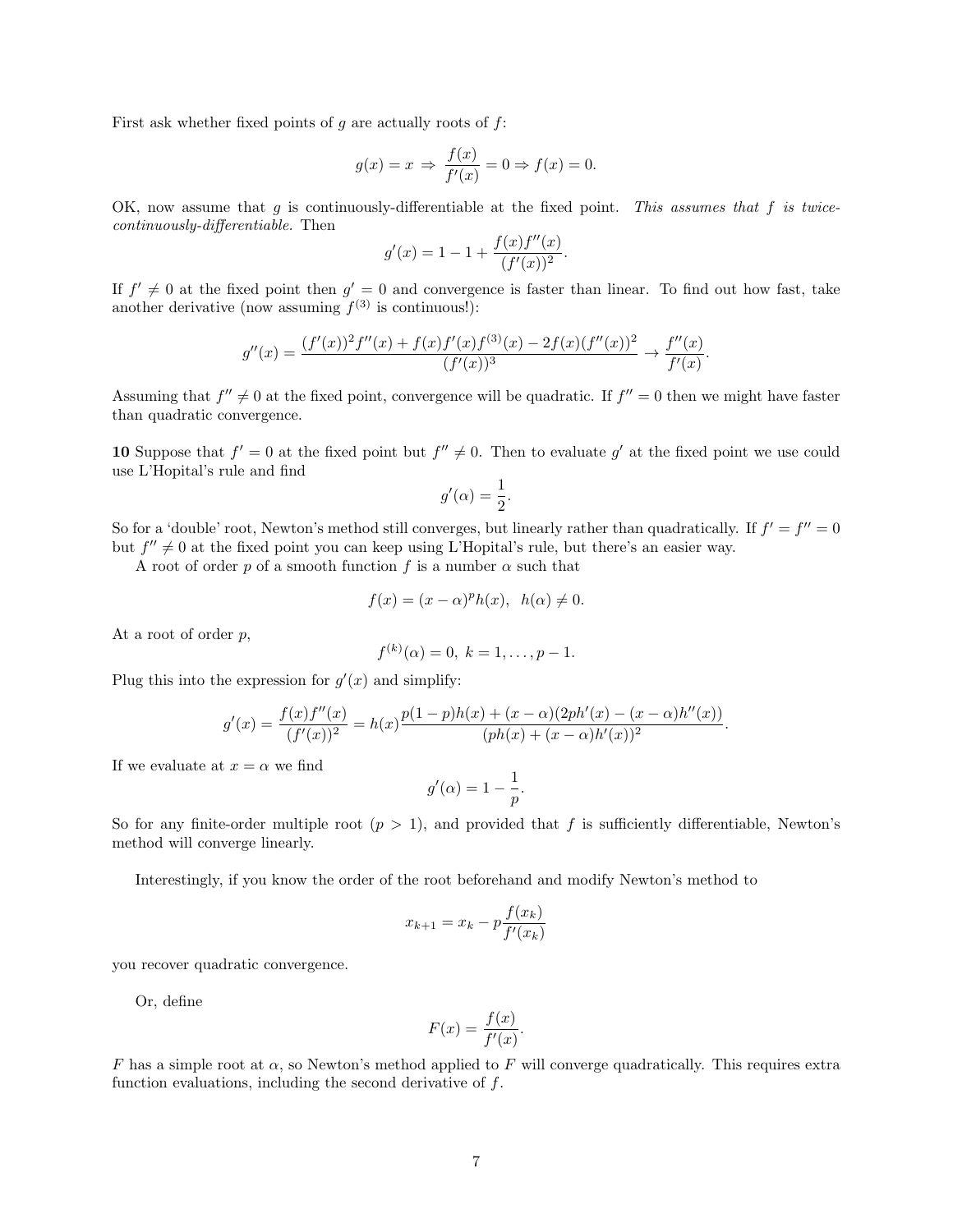12 Secant method (Atkinson §2.3). If you don't have access to  $f'(x)$  (e.g. because the way you evaluate  $f(x)$  is to give x to some black-box software package), you can't use Newton's method. But you can use a "Quasi-Newton" method that approximates the derivative  $f$  using a difference:

$$
f'(x_k) \approx \frac{f(x_k) - f(x_{k-1})}{x_k - x_{k-1}} = m_k.
$$

Instead of solving for the root of the linearization  $L(x)$ , you solve for the root of the approximate linearization (the 'secant' line)

$$
S(x) = f(x_k) + m_k(x - x_k).
$$

Solve for the root of  $S(x)$  and set this equal to the next iterate

$$
x_{k+1} = x_k - \frac{f_k}{m_k}.
$$

The error analysis is somewhat involved and the analysis itself is not terribly educational (see Atkinson). We simply present the result: If the initial condition is 'close enough' to a simple root of a 'nice enough' function f, then the method converges faster than linearly but slower than quadratically.

13 We now specialize to a specific kind of scalar nonlinear equation: Finding polynomial roots. The methods described in Atkinson §2.9 are not widely used, and the widely-used method is not described in Atkinson §2.9. The standard method nowadays (e.g. in Matlab's polynomial root finder) is to find the eigenvalues of a 'companion' matrix. Recall that the eigenvalues of a matrix A are the roots of the characteristic polynomial  $det[\mathbf{A} - \lambda \mathbf{I}].$ 

If we start with a polynomial

$$
p(x) = a_0 + a_1x + \ldots + a_nx^n
$$

we can construct a 'companion' matrix whose characteristic polynomial is the proportional to the polynomial p. Then we can find the eigenvalues of the companion matrix using methods discussed in APPM 5610 (Numerics II) and in APPM 5620: Numerical Linear Algebra.

First assume wlog that  $a_n \neq 0$  and notice that the roots of p are the same as the roots of

$$
p(x)/a_n = c_0 + c_1x + \ldots + c_{n-1}x^{n-1} + x^n.
$$

Now construct the matrix

$$
\left[\begin{array}{cccc} 0 & 1 & 0 & \cdots \\ & 0 & 1 & 0 & \cdots \\ & & \cdots & \cdots & 0 & 1 \\ -c_0 & -c_1 & \cdots & -c_{n-2} & -c_{n-1} \end{array}\right]
$$

.

Notice that if  $\alpha$  is a root, then the vector

$$
(1, \alpha, \alpha^2, \cdots, \alpha^{n-1})
$$

is an eigenvector with eigenvalue  $\alpha$ . To verify, plug the vector and value into the formula  $\mathbf{A}x = \lambda x$ . The first  $n-2$  equations all have the form  $\alpha^k = \alpha^k$ , while the last equation has the form

$$
-c_0 - c_1 \alpha - \dots - c_{n-1} \alpha^{n-1} = \alpha^n.
$$

You can alternatively expand the determinant of the companion matrix along the bottom row and find that the characteristic polynomial is proportional to the original polynomial, so they have the same roots.

Of course you can also apply Newton's method if you prefer. The above analysis works if you have coefficients for the polynomial with respect to the monomial basis. If you have coordinates of the polynomial in an orthogonal basis like Chebyshev or Legendre, the above idea can be applied but using a 'colleague' or 'comrade' matrix. We might come back to that when we learn about orthogonal polynomials.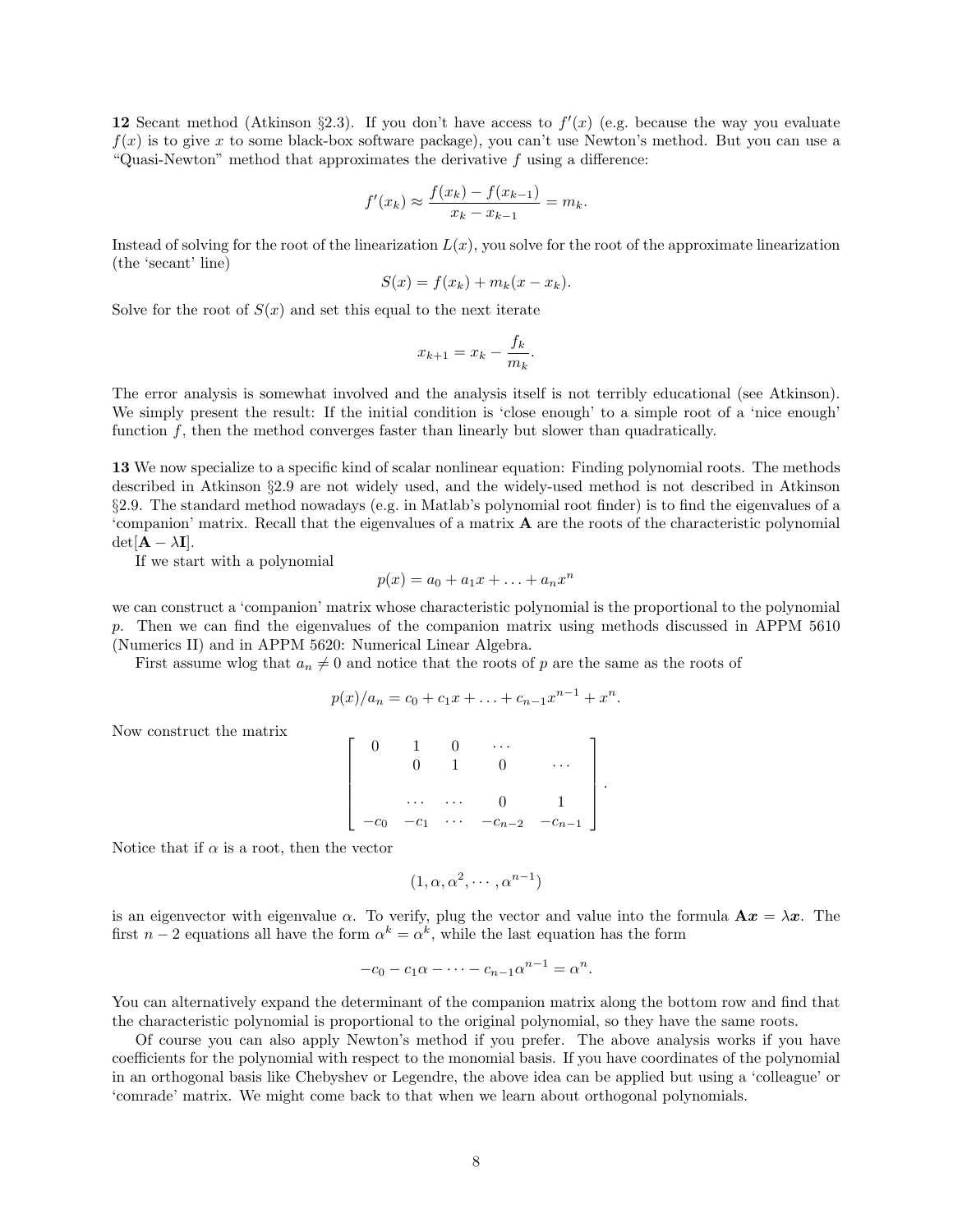14 Although we won't really cover methods for finding polynomial roots, we can cover *sensitivity* of the solution to perturbations in the coefficients, just like for linear systems.

**Lemma** (S&B Theorem 6.9.8, section 5.8) Let  $\xi$  be a simple root of the polynomial  $p(x)$  and let g be a polynomial of degree less than or equal to that of p. For sufficiently small values of  $\epsilon$ , there is an analytic function  $\xi(\epsilon)$  that is a simple root of

$$
p_{\epsilon}(x) = p(x) + \epsilon g(x)
$$

with  $\xi(0) = \xi$ . (No proof; requires analysis of eigenvalues of perturbed matrices; see e.g. S&B §5.8.)

The fact that  $\xi$  is an analytic function means that it has a convergent Taylor expansion, so for smallenough  $\epsilon$ 

$$
\xi(\epsilon) \approx \xi(0) + \xi'(0)\epsilon
$$

The derivative will tell us the sensitivity. Take the derivative of  $p_{\epsilon}(\xi(\epsilon)) = 0$  wrt  $\epsilon$ , then set  $\epsilon = 0$ :

$$
\xi'(0)p'(\xi(0)) + g(\xi(0)) = 0 \Rightarrow \xi'(0) = -\frac{g(\xi(0))}{p'(\xi(0))}.
$$

**Example** (Wilkinson, 1959):  $p(x) = \prod_{i=1}^{20} (x - i)$ . Roots are all simple and well-separated. Look at the sensitivity of the last root  $x = 20$ .

$$
p'(x) = \sum_{j=1}^{20} \Pi_{i=1, i \neq j}^{20}(x - i).
$$

Evaluate at  $x = 20$ ; every term that has a factor of  $x - 20$  will be zero, and there is only one term without that factor, so

$$
p'(20) = 19!
$$

That's great! The sensitivity is  $g(20)/p'(20) = g(20)/19!$  which should be small. Suppose you want to perturb the constant coefficient which is  $a_0 = 20!$ , and you set  $a_0 \leftarrow (1 + \epsilon)a_0$ , i.e.  $g(x) = a_0$ . So the root of the perturbed polynomial, for small  $\epsilon$ , is

$$
\xi(\epsilon) \approx 20 - \epsilon \frac{20!}{19!} = 20(1-\epsilon).
$$

Perhaps not as small as you thought. What if you perturb the second-to-last coefficient  $a_{19} \leftarrow a_{19}(1+\epsilon)$ 

$$
a_{19} = -(1 + 2 + ... + 20) = -210
$$
, i.e.  $g(x) = a_{19}x^{19}$ .

So the root of the perturbed polynomial, for small  $\epsilon$ , is

$$
\xi(\epsilon) \approx 20 + \epsilon \frac{210 \times 20^{19}}{19!}.
$$

The sensitivity is  $\approx 0.9 \times 10^{10}$ .

What about the root  $x = 1$ ?  $p'(1) = -19!$ . If you perturb  $a_0 \leftarrow a_0(1+\epsilon)$  you find

$$
\xi(\epsilon) \approx 1 + 20\epsilon
$$

If you perturb  $a_{19}$  you find

$$
\xi(\epsilon) \approx 1 - \epsilon \frac{210}{19!}.
$$

This behavior is typical: roots are more sensitive to changes in coefficients of higher order, and roots far from the origin are more sensitive to perturbations.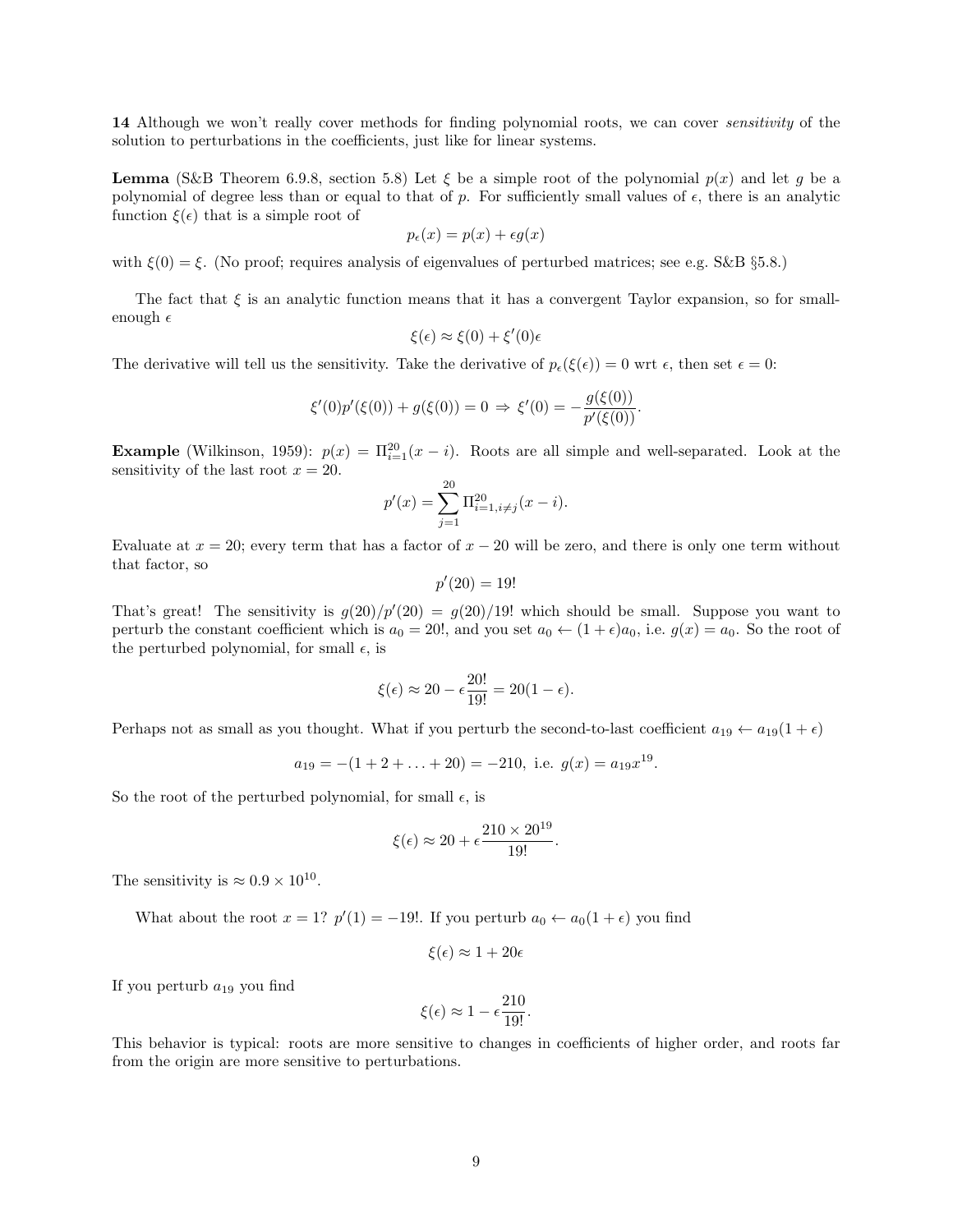## Solving Nonlinear Systems of Equations

Atkinson §2.10, Stoer & Bulirsch Chapter 5

1 Fixed-point iteration!

$$
\boldsymbol{x}_{k+1} = \boldsymbol{g}(\boldsymbol{x}_k).
$$

Theory is very similar to 1D. One can consider the case of contractive maps (Lipschitz constant less than 1), but we will jump straight to the continuously-differentiable case, which often occurs in practice. In 1D we saw that if  $g'(\alpha) < 1$  (continuously-differentiable) then there is an interval that maps to itself, and that the iteration will converge to the fixed point for any 'close enough' initial condition. We used a 1D Mean Value Theorem  $g(\alpha) - g(x) = g'(\xi)(\alpha - x)$  for some  $\xi$  between  $\alpha$  and x. We need a generalization of this to multiple dimensions.

Consider a scalar function of multiple variables  $g_i(x)$ . Along a line connecting two points  $\alpha$  and x, this is just a univariate function so the 1D MVT applies:

$$
g_i(\boldsymbol{\alpha})-g_i(\boldsymbol{x})=(\nabla g_i)|^T_{\boldsymbol{\xi}}(\boldsymbol{\alpha}-\boldsymbol{x})
$$

where  $\xi$  is a point along the line connecting  $\alpha$  and  $x$ . If we have a vector of functions  $g = \{g_i\}_{i=1}^n$ , we can just apply this repeatedly

$$
\boldsymbol{g}(\boldsymbol{\alpha})-\boldsymbol{g}(\boldsymbol{x})=\tilde{\mathbf{G}}(\boldsymbol{\alpha}-\boldsymbol{x}).
$$

The catch is that  $\tilde{G}$  is not the Jacobian matrix of g evaluated at some point. Instead, the i<sup>th</sup> row of  $\tilde{G}$  is the *i*<sup>th</sup> row of **G** (the Jacobian) evaluated at some point  $\xi_i$ .

(Brief review)  $g(x)$  is a vector of functions  $\{g_i(x)\}_{i=1}^n$ . The gradient of a scalar function is a column vector  $\nabla g_i = (\partial_{x_1} g_i, \partial_{x_2} g_i, \dots, \partial_{x_n} g_i)^T$ . The Jacobian of **g** is a matrix whose rows are the transposes of the gradients

$$
\mathbf{G} = \left( \begin{array}{c} \nabla g_1^T \\ \nabla g_2^T \\ \vdots \\ \nabla g_n^T \end{array} \right).
$$

**Theorem** If g is continuously-differentiable, and the  $\infty$ -norm of the Jacobian matrix G at the fixed point is strictly less than 1, then there is an open ball (we need convexity) containing the fixed point such that all iterations started within the ball converge to the fixed point.

(It's convenient to consider the  $\|\cdot\|_{\infty}$  norm, which is the max row sum, since each row of  $\tilde{G}$  is a row of the Jacobian.)

Proof: By assumption  $\|\mathbf{G}\|_{\infty} < 1$  at the fixed point; since G is continuous, there must be some non-empty closed ball  $B$  centered on the fixed point where

$$
\max_{\mathbf{x} \in B} \|\mathbf{G}\|_{\infty} \leq \lambda < 1.
$$

Since we're using the  $\infty$  norm (max row sum), and since each row of  $\tilde{G}$  is a row of  $G$ , we have

$$
\max_{\pmb{x}\in B}\|\tilde{\mathbf{G}}\|_{\infty}\leq\max_{\pmb{x}\in B}\|\mathbf{G}\|_{\infty}
$$

For any point  $x$  in this ball we have

$$
\|\boldsymbol{\alpha}-\boldsymbol{x}_{k+1}\|_\infty=\|\boldsymbol{g}(\boldsymbol{\alpha})-\boldsymbol{g}(\boldsymbol{x}_k)\|_\infty=\|\tilde{\mathbf{G}}(\alpha-\boldsymbol{x}_k)\|_\infty\leq \|\tilde{\mathbf{G}}\|_\infty\|\alpha-\boldsymbol{x}_k\|_\infty\leq \lambda\|\boldsymbol{\alpha}-\boldsymbol{x}_k\|_\infty,\ \ 0<\lambda<1.
$$

This implies convergence.

2 Newton's method for  $f(x) = 0$ . For a nonlinear system just replace division by inversion

$$
\boldsymbol{x}_{k+1} = \boldsymbol{x}_k - \mathbf{F}_k^{-1} \boldsymbol{f}_k
$$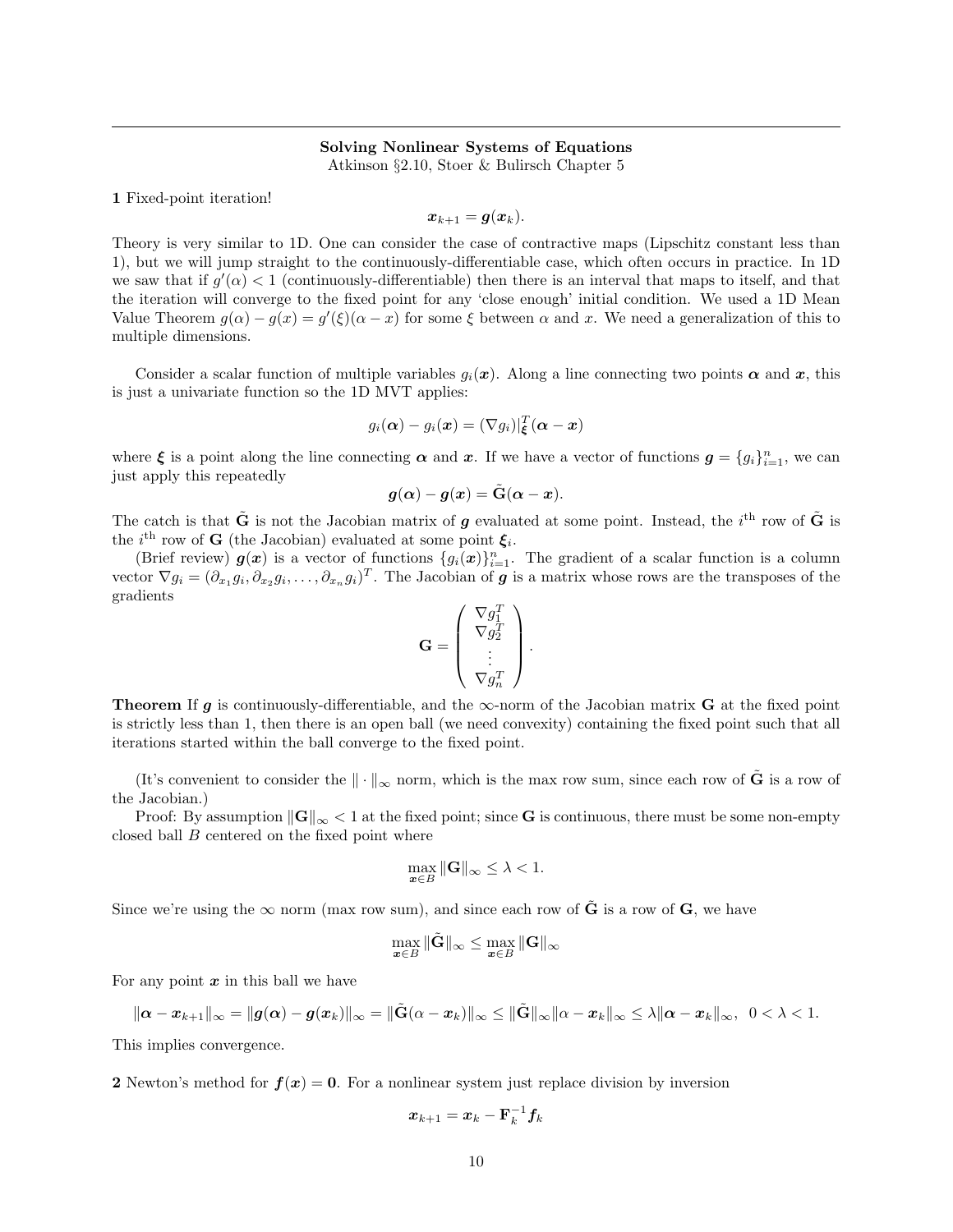where  $\mathbf{F}_k$  is the jacobian matrix of  $f$  at  $x_k$ . Naturally you do this in a two-step process

First solve 
$$
\mathbf{F}_k \delta_k = -\mathbf{f}_k
$$
, then set  $\mathbf{x}_{k+1} = \mathbf{x}_k + \delta_k$ .

First we will show that this converges, using the fixed-point theory.

$$
g(x) = x + \delta(x)
$$
  

$$
G(x) = I + \Delta(x)
$$

where  $\Delta(x)$  is the Jacobian matrix of  $\delta$ . We find this by implicit differentiation

$$
\mathbf{F}(x)\delta(x) = -\mathbf{f}(x)
$$

$$
\mathcal{H}\delta + \mathbf{F}\Delta = -\mathbf{F}
$$

where H is the Hessian (It's a third-order tensor). Now plug in  $\delta = -F^{-1}f$  and solve for  $\Delta$ 

$$
\mathbf{\Delta}=\mathbf{F}^{-1}\left(-\mathbf{F}+\mathcal{H}\mathbf{F}^{-1}\mathbf{f}\right)
$$

Our fixed-point theory is based on the Jacobian of the iteration function evaluated at the fixed point, so we want to evaluate  $\Delta$  at the solution, i.e. where  $f = 0$ , so

$$
\mathbf{\Delta}|_{\text{the solution}} = -\mathbf{I}
$$

which implies

 $G = 0$  at the solution.

This proves convergence (if the function is 'nice enough' and the initial condition is 'close enough'), and suggests faster-than-linear convergence. The proof assumes that  $\bf{F}$  is invertible in a neighborhood of the solution, which is just like assuming that the root is 'simple' in the 1D case.

3 Proof of quadratic convergence for Newton's method for systems. Closely follows S&B §5.3. First note that in the 1D case we have the standard result

$$
f(x) - f(y) - f'(x)(x - y) = \frac{f''(\xi)}{2}(x - y)^2
$$

that follows from the Taylor expansion of  $f$  about  $x$ . If  $f''$  is nice enough then we'll have

$$
|f(x) - f(y) - f'(x)(x - y)| \le \frac{c}{2}|x - y|^2
$$

for all  $x$  and  $y$  in some set, and we can use this to establish quadratic convergence.

There is an n-dimensional version of the Taylor expansion, but it's unwieldy and we don't need its full detail. Instead we just need an expression for

$$
\|\bm{f}(\bm{x})-\bm{f}(\bm{y})-\mathbf{F}(\bm{x}-\bm{y})\|
$$

and we want it to be bounded above by a constant times  $\|\boldsymbol{x} - \boldsymbol{y}\|^2$ . An appropriate expression is given by the following

(S&B Lemma 5.3.1) If **F** (the Jacobian of **f**) exists for all  $x$  in a convex region  $C_0 \subset \mathbb{R}^n$  and if a constant  $\gamma$  exists with

$$
\|\mathbf{F}(\boldsymbol{x}) - \mathbf{F}(\boldsymbol{y})\| \leq \gamma \|\boldsymbol{x} - \boldsymbol{y}\|
$$

for all  $x, y \in C_0$ , then for all  $x, y \in C_0$  we have

$$
||f(x)-f(y)-[\mathbf{F}(y)](x-y)|| \leq \frac{\gamma}{2}||x-y||^2.
$$